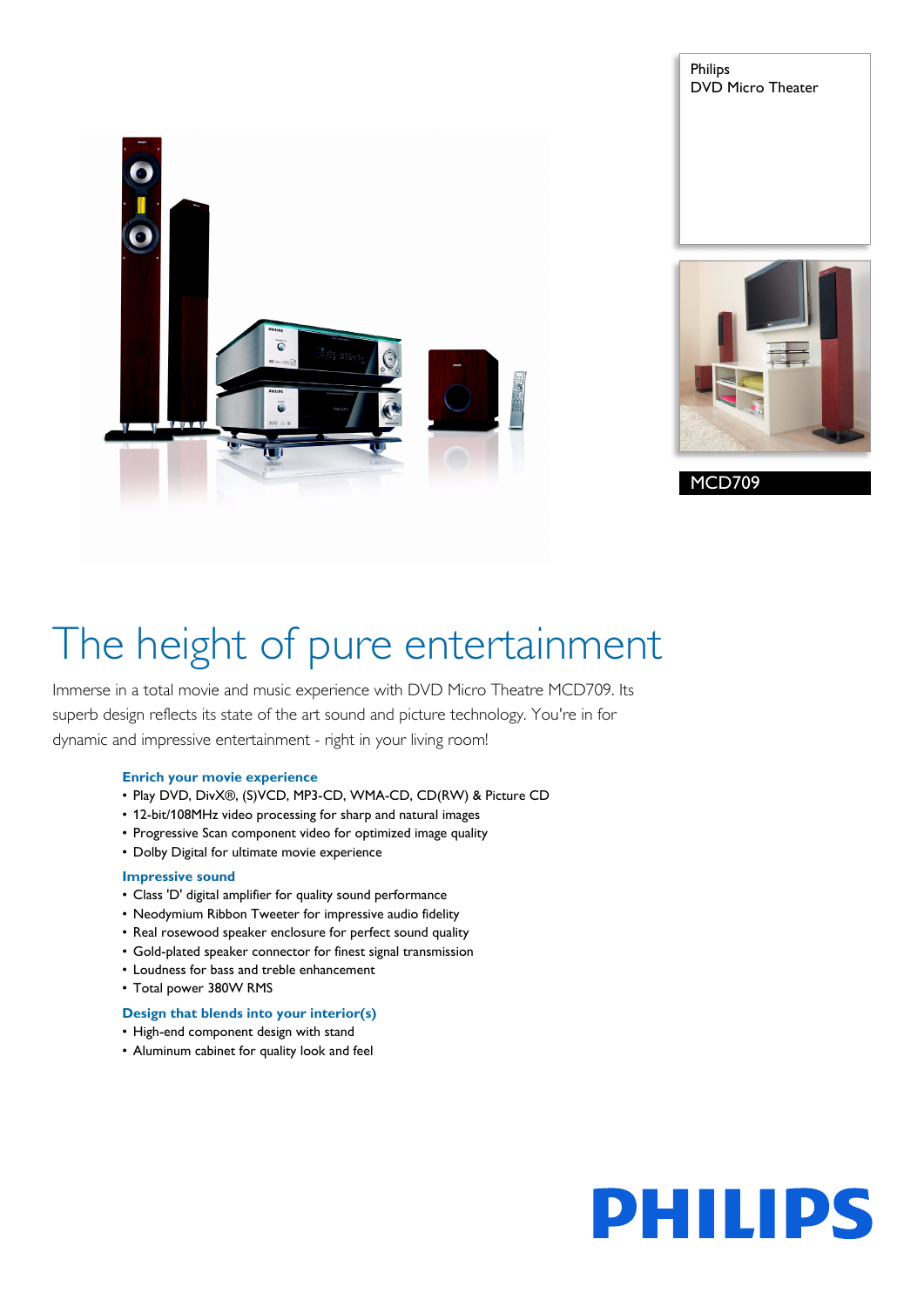### **Highlights**

#### **12-bit/108MHz video processing**

12-bit Video DAC is a superior Digital-to-Analogue-Converter that preserves every detail of the authentic picture quality. It shows subtle shades and smoother graduation of colors, resulting in a more vibrant and natural picture. The limitation of the usual 10bit DAC become in particular apparent while using large screens and projectors.

#### **Progressive Scan**

Progressive Scan doubles the vertical resolution of the image resulting in a noticeably sharper picture. Instead of sending a field comprising the odd lines to the screen first, followed by the field with the even lines, both fields are written at one time. A full image is created instantaneously, using the maximum resolution. At such a speed, your eye perceives a sharper picture with no line structure.

#### **Class 'D' Amplifier**

Class 'D' Digital Amplifier takes an analog signal, converts it into a digital signal and then amplifies the signal digitally. The signal then enters a demodulation filter to give the final output. The amplified digital output delivers all the advantages of digital audio, including

improved sound quality. In addition, Class 'D' Digital Amplifier has greater than 90% efficiency compared to traditional AB amplifiers. This high efficiency translates into a powerful amplifier with a small footprint.

#### **Neodymium Ribbon Tweeter**

The Neodymium Ribbon Tweeter is a monopole tweeter that produces dynamic and crisp sound from the front. It is a feature commonly used in high-end audio systems to reproduce sound with excellent fidelity. Conventional cones and dome tweeters are based on a directional moving coil principle whereas the monopole Neodymium Ribbon Tweeter radiates high frequencies in a full 180 degree radiation pattern. This dramatically increases the width of the sound spectrum in the higher tones and expands the sweet spot zone to deliver wide, crystal-clear, and natural sound even from compact audio systems.

#### **Real rosewood speaker box**

The speaker enclosure is made of the real, natural rosewood. Its stiffness and density are both excellent acoustic damping properties for perfect quality sound reproduction. Part of the manufacturing process involves hand-making to ensure a super quality finish.

#### **Gold-plated speaker connector**

The Gold-plated speaker connector ensures better audio signal transmission compared to traditional click-fit connections. It also minimizes the electrical signal loss from the amplifier to the speaker box, resulting in sound reproduction that's as close to reality as possible.

#### **High-end component design**

The component-designed micro system comes with a stand that features four triangular feet. It can prevent any audio frequency distortion due to vibration, overheating and electromagnetic interference generated from the amplifier and CD loader. The result is smooth and excellent sound reproduction.

#### **High quality remote Control**

The remote control is a perfect balance of dimensions and weight. Sleek and ergonomically designed, the bottom cover of remote control features a soft rubber-paint finish to ensure comfort in usage.





 $12 - *bit*$ Video DAC